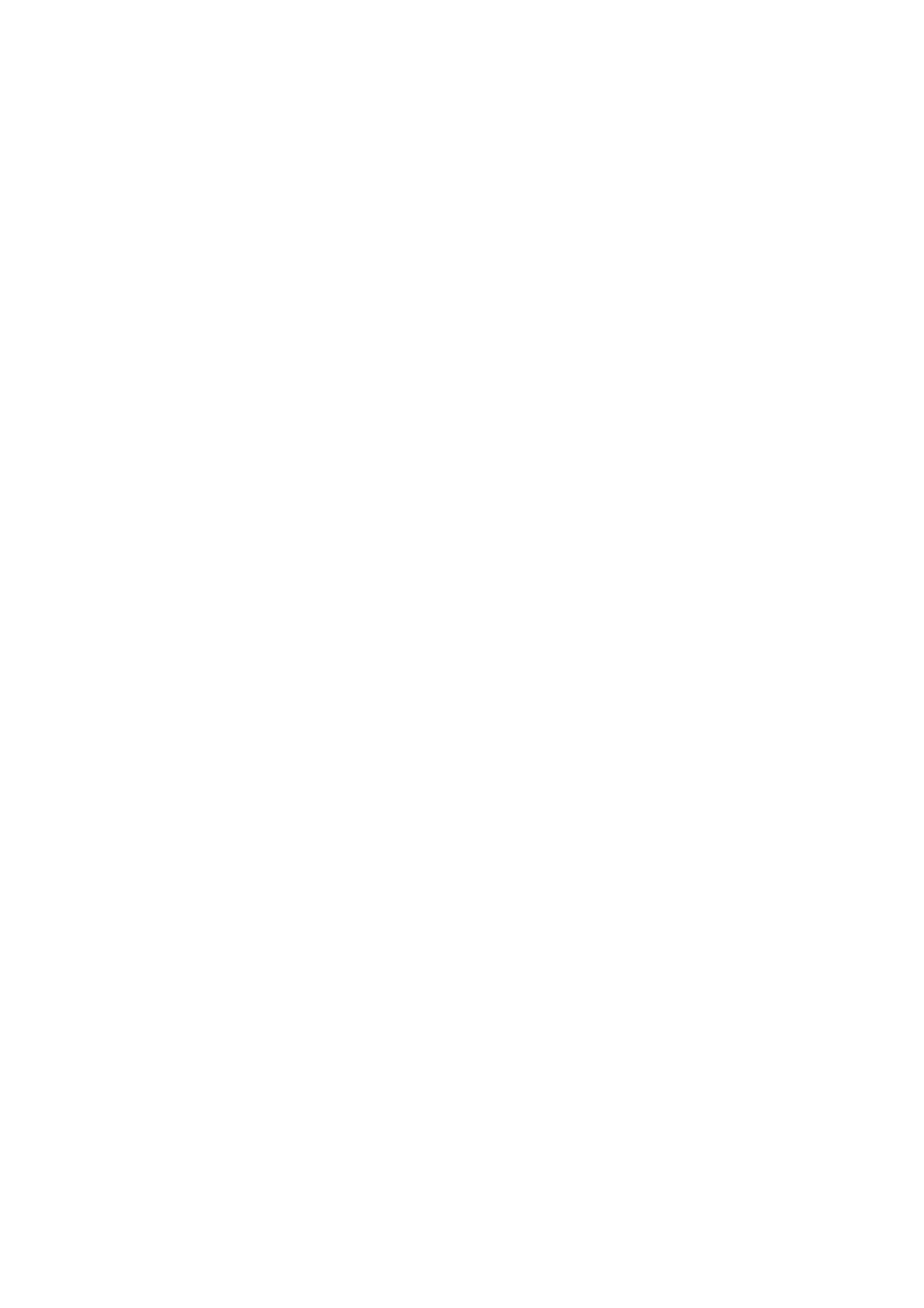# **APPENDIX 1**

#### **CHAIR'S REPORT covering September 2012 MATTERS ON THE GO**

I gave a speech at the Tawa Union Church Men's Group recently. In that I stated there are three main issues the community board is working on right now:

Firstly, the Earthquake Preparedness meeting on Wednesday 3 October. I have been cooperating with the community centre in terms off publicising the event – with the usual three billboards in place (at both ends of the Main Road and in Takapu Road), posters in shop windows and promotion in the community eNewsletter, also in school and church newsletters, local rags and in yesterday's 'Capital Day' page in the DomPost.

Secondly, the question of amalgamation. The board supported the public meeting at the Tawa Union Church led by Regional Review panellist Sue Driver. Around 25 people were there, and a useful discussion took place. Four members of the board attended that meeting.

The community board has subsequently forwarded a submission – led by Robert – suggesting that more shared services and greater collaboration between councils is the way to go, without the need for full amalgamation which would mean "swallowing up" local communities with the loss of their specific identities.

The third issue we're currently dealing with is the re-build of Tawa Railway Station. Ngaire and I have been working with the Tawa Historical Society and the GWRC in regard to the artwork to be incorporated on 16 panels on the new structure. We've had a few meetings already, with more to go.

There is a fourth issue currently on the go, but mostly being driven by Chris and Justin. That is the hanging baskets which are to be installed outside the shops on the Main Road between Drummond's Pharmacy and the Library.

# **TWO BIG COMMUNITY EVENTS IN SEPTEMBER**

# **Spring into Tawa Market Day**

This took place on Saturday morning, 8th September, with 64 stalls booked. Despite 'inclement' weather the event was an undoubted success, involving many community groups and with significant crowds turning up on the day. It was organised primarily by the chair of the board and, to a lesser extent, Cr Ngaire Best. The community board had its own relatively low-key stand, enabling Margaret Lucas to liaise directly with a number of members of the public.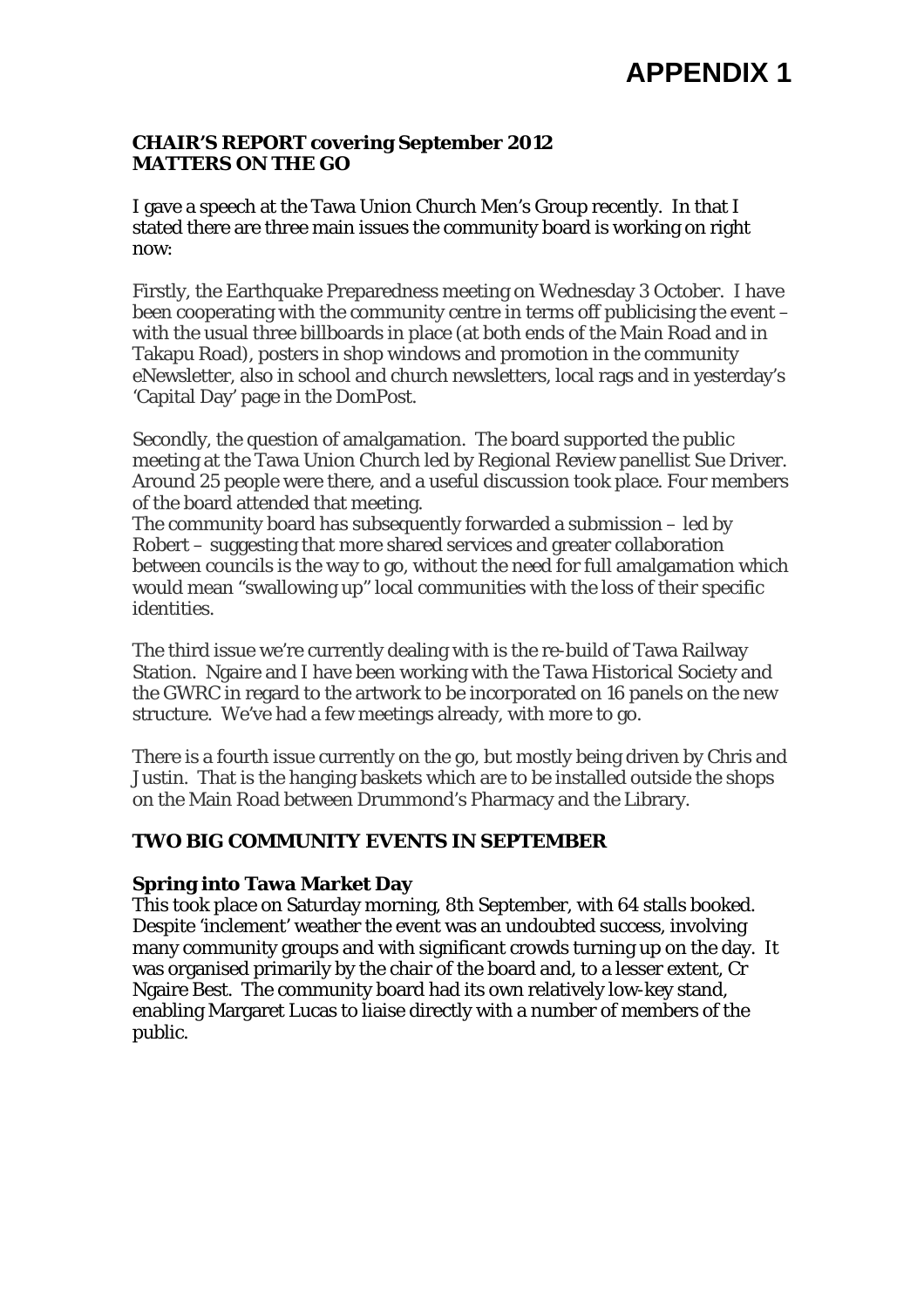#### **"Tawa Goes to Town" (Tawa Music Festival)**

Involving around 700 participants (including school children from eight local schools) and an audience of almost 1650, this has to be Tawa's biggest community gathering of any sort. The event took place on the evening of Tuesday, 18th September, at the Michael Fowler Centre and was a huge success. I was part of the organising committee and responsible for the publicity.

#### **OTHER MATTERS**

One issue that has been raised recently is whether there is likely to be a pedestrian crossing from the vicinity of the Takapu Road station carpark, across the busy road to allow people access to the new supermarket currently being constructed at Takapu Island. The short answer seems to be 'no'. The road at that point is apparently part of the NZ Transport Authority roading system (part of the State highway system). The NZTA does not want to encourage pedestrian access to Takapu Island due to its close proximity to the motorway off-ramp. Community board members have been or are likely to be invited to: The opening of the New World supermarket on Monday evening, 8th October.

The opening by the Mayor on Saturday 27th October of the yet-to-beconstructed pedestrian access across the railway tracks behind Tawa Pool. This forms part of the Tawa Shared Pathway.

The re-opening by the Mayor of Tawa Pool on Saturday 17th November.

#### **MEETINGS AND EVENTS IN SEPTEMBER**

- 03.09.12 Brief meeting with coordinator of Johnsonville Community Centre
- 05.09.12 Regional Review public meeting at Tawa Union Church (mentioned earlier)
- 08.09.12 Spring into Tawa Market Day
- 10.09.12 Wellington Airport Regional Community Awards ceremony in Council chambers. Graeme and Robert also there.
- 11.09.12 Meeting of Zone 4 community board representatives with Minister of Local Government, David Carter, in Katrina Shanks' office in parliament buildings. Good interaction with the Minister regarding the amalgamation question. Also taking part were Katrina Shanks MP and new Local Government New Zealand chief executive, Malcolm Alexander. Robert was there too.
- 12.09.12 Meeting to discuss artwork to be incorporated into Tawa Railway Station. Ngaire also there.
- 13.09.12 Tawa Community Board monthly meeting
- 16.09.12 Meeting of Tawa Shared Walkway judging panel to choose new name for pathway. Three other board members also involved.
- 18.09.12 Tawa Music Festival
- 21.09.12 Morning tea at Pregnancy Help headquarters in Tawa. Graeme also there.